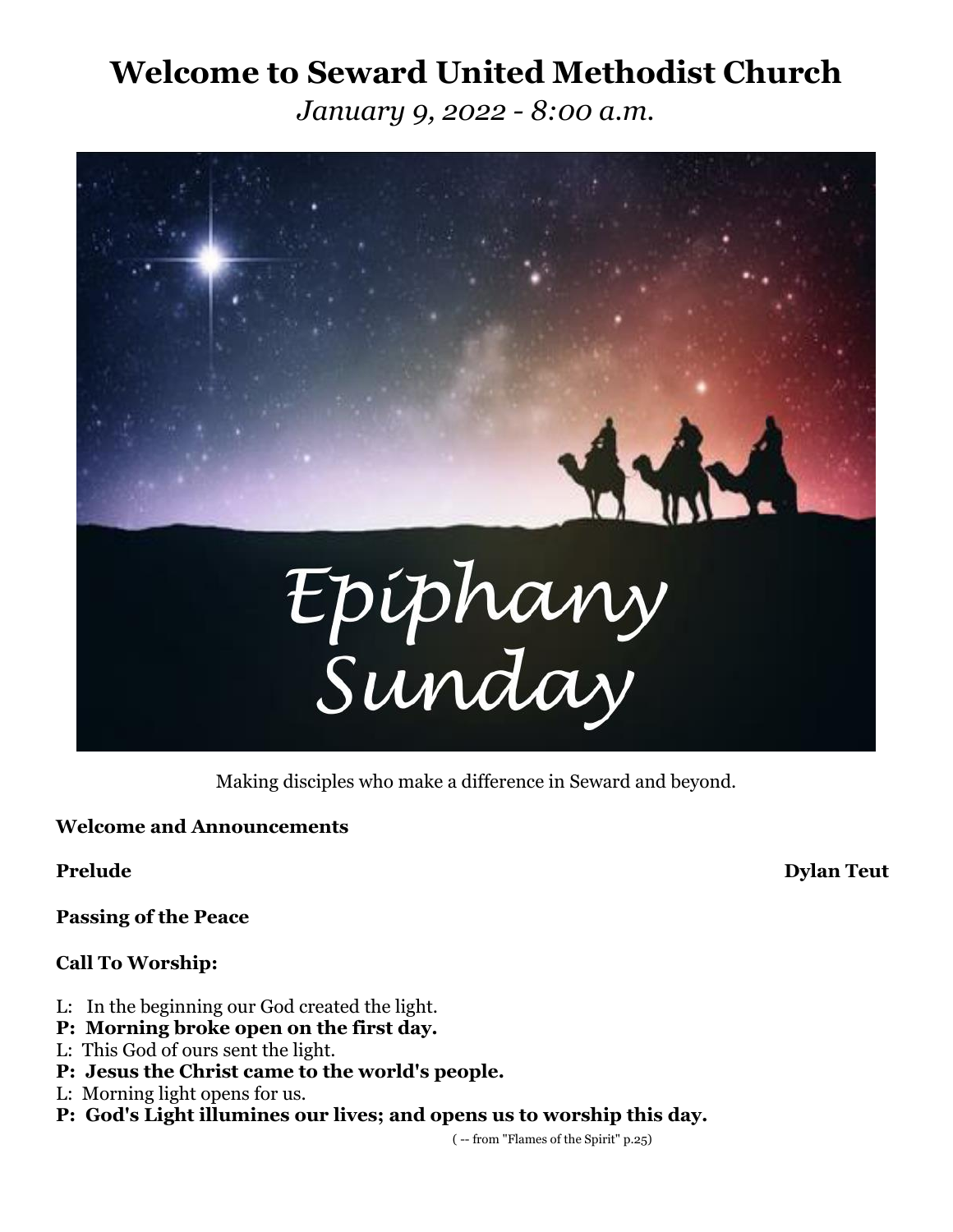# **Hymn The First Noel UMH 245**

1 The first Noel the angel did say 2 They looked up and saw a star was to certain poor shepherds in fields as they lay; shining in the east, beyond them far; in fields where they lay keeping their sheep, and to the earth it gave great light, on a cold winter's night that was so deep. and so it continued both day and night.

Refrain: Noel, Noel, Noel, Noel, born is the King of Israel.

3 And by the light of that same star 4 This star drew night of the northwest, three Wise Men came from country far; o'er Bethlehem it took its rest; to seek for a king was their intent, and there it did both stop and stay, and to follow the star wherever it went. right over the place where Jesus lay. [Refrain] [Refrain]

5 Then entered in those Wise Men three, full reverently upon the knee, and offered there, in his presence, their gold and myrrh and frankincense. [Refrain] [Refrain]

### **Common Prayer** (in unison)

God of all people and all places, like the magi we would journey into the presence of Jesus the Christ. There we would offer our gifts; before Christ, we would lay the realities of our lives, good and bad. We offer our joy and love and laughter, that they might be made holy; we relinquish our bitterness and hatred and worry, that we might be made whole once more; through the living Spirit of Christ. Amen. (-- from "Flames of the Spirit" p.26)

## **Children's Time Pastor JoEllen Axthelm**

### **Scripture Lesson**

### **Matthew 2:1-12**

In the time of King Herod, after Jesus was born in Bethlehem of Judea, wise men from the East came to Jerusalem, <sup>2</sup> asking, "Where is the child who has been born king of the Jews? For we observed his star at its rising, and have come to pay him homage." 3When King Herod heard this, he was frightened, and all Jerusalem with him; <sup>4</sup> and calling together all the chief priests and scribes of the people, he inquired of them where the Messiah was to be born. <sup>5</sup> They told him, "In Bethlehem of Judea; for so it has been written by the prophet:

<sup>6</sup> 'And you, Bethlehem, in the land of Judah,

are by no means least among the rulers of Judah;

for from you shall come a ruler

who is to shepherd my people Israel.'"

<sup>7</sup> Then Herod secretly called for the wise men and learned from them the exact time when the star had appeared. <sup>8</sup> Then he sent them to Bethlehem, saying, "Go and search diligently for the child; and when you have found him, bring me word so that I may also go and pay him homage." 9When they had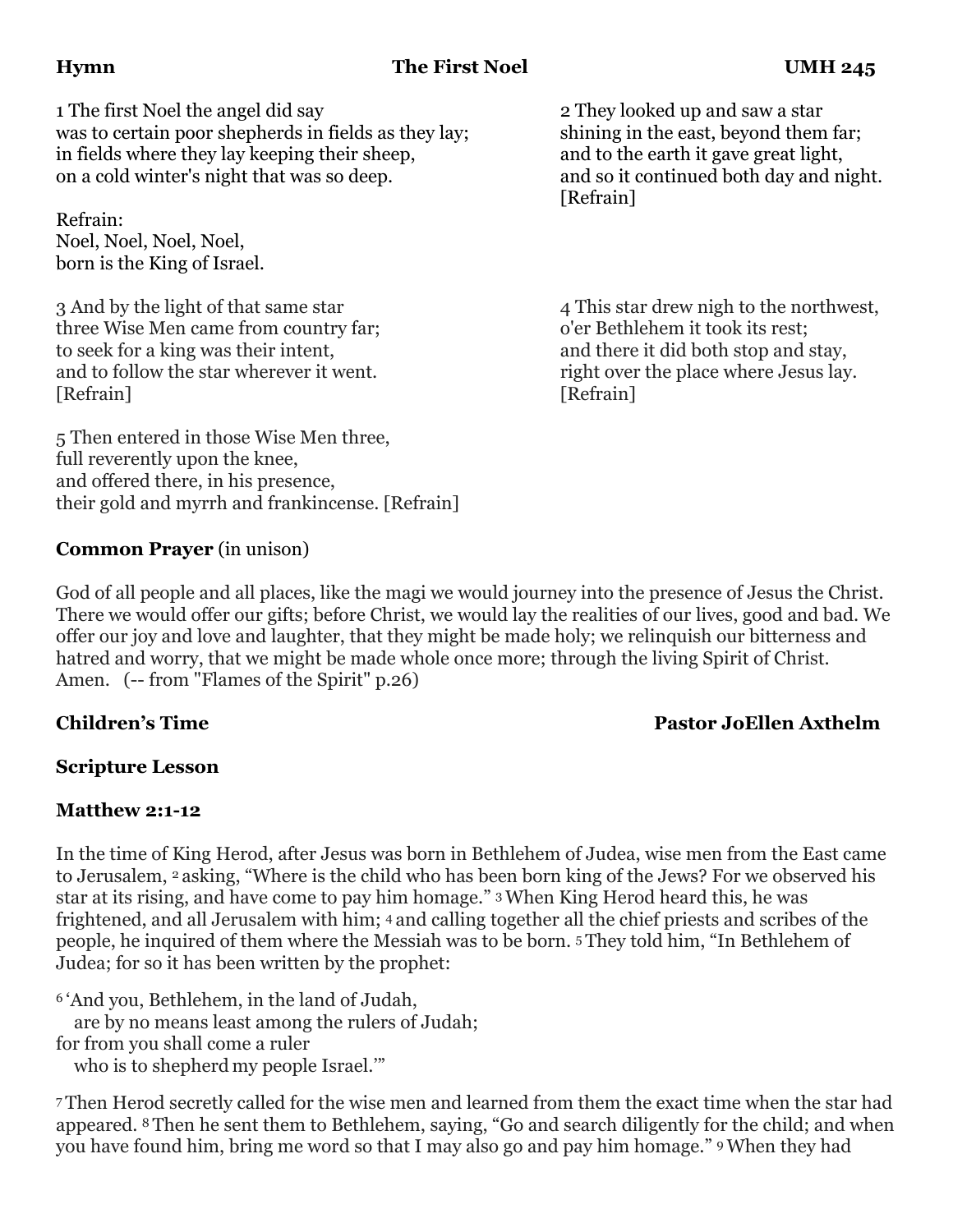heard the king, they set out; and there, ahead of them, went the star that they had seen at its rising, until it stopped over the place where the child was. 10When they saw that the star had stopped, they were overwhelmed with joy. <sup>11</sup> On entering the house, they saw the child with Mary his mother; and they knelt down and paid him homage. Then, opening their treasure chests, they offered him gifts of gold, frankincense, and myrrh. 12And having been warned in a dream not to return to Herod, they left for their own country by another road.

| <b>Hymn</b>                                                                                                                                             | We Three Kings | <b>UMH 254</b>                                                                                                                                       |
|---------------------------------------------------------------------------------------------------------------------------------------------------------|----------------|------------------------------------------------------------------------------------------------------------------------------------------------------|
| 1 We three kings of Orient are;<br>bearing gifts we traverse afar,<br>field and fountain, moor and mountain,<br>worshiping God on high. [Refrain]       |                | 2 Born a King on Bethlehem's plain,<br>gold I bring to crown him again,<br>King forever, ceasing never,<br>over us all to reign.                     |
| Refrain:<br>O star of wonder, star of light,<br>star with royal beauty bright,<br>westward leading, still proceeding,<br>guide us to thy perfect light. |                |                                                                                                                                                      |
| 3 Frankincense to offer have I;<br>incense owns a Deity nigh;<br>prayer and praising, voices raising,<br>worshiping God on high. [Refrain]              |                | 4 Myrrh is mine; its bitter perfume<br>breathes a life of gathering gloom;<br>sorrowing, sighing, bleeding, dying,<br>sealed in the stone-cold tomb. |

sounds through the earth and skies. [Refrain]

**Sermon "Travel Plans"** Rev. Dr. Mary Kay Totty

The Prayers of the People *Please share your joys or concerns at the microphone or in the comments on Facebook or by texting us at 402-810-8900.*

## **Prayer Hymn What Child Is This UMH 219, v. 1 & 3**

on Mary's lap is sleeping? come, peasant, king, to own him; Whom angels greet with anthems sweet, the King of kings salvation brings, while shepherds watch are keeping? let loving hearts enthrone him.

Refrain: This, this is Christ the King, whom shepherds guard and angels sing; haste, haste to bring him laud, the babe, the son of Mary.

> Sharing of Joys & Concerns Pastoral Prayer

1. What child is this who, laid to rest, 3. So bring him incense, gold, and myrrh, (Refrain)

5 Glorious now behold him arise; King and God and sacrifice: Alleluia, Alleluia,